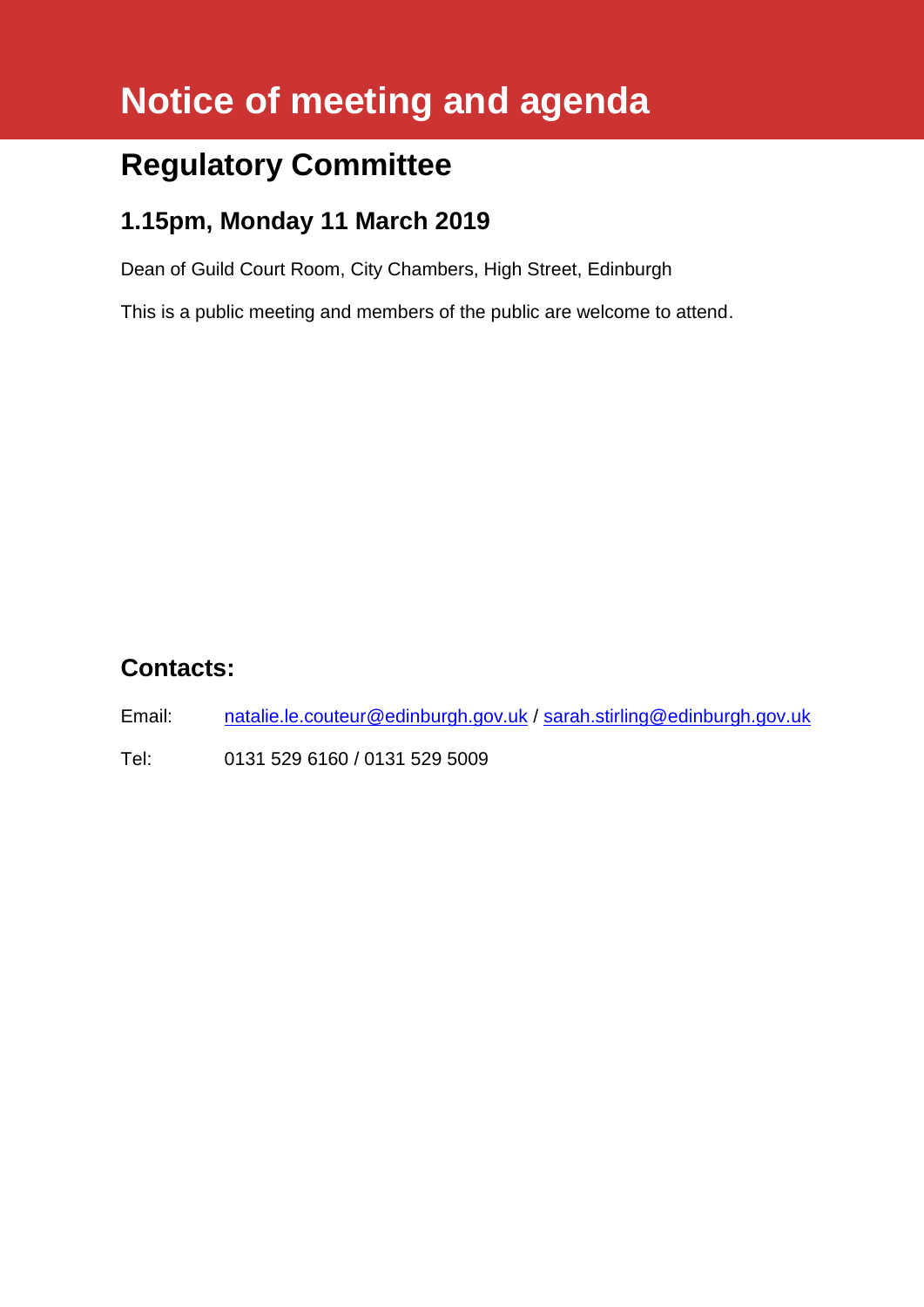#### **1. Order of business**

1.1 Including any notices of motion and any other items of business submitted as urgent for consideration at the meeting.

#### **2. Declaration of interests**

2.1 Members should declare any financial and non-financial interests they have in the items of business for consideration, identifying the relevant agenda item and the nature of their interest.

#### **3. Deputations**

3.1 If any

#### **4. Minutes**

4.1 Minute of the Regulatory Committee of 7 January 2019 (circulated) – submitted for approval as a correct record

#### **5. Rolling Actions Log**

5.1 Rolling Actions Log (circulated)

#### **6. Business Bulletin**

6.1 If any

#### **7. Reports**

- 7.1 Air Weapons and Licensing (Scotland) Act 2015 Repeal of Theatres Act 1968 – report by the Executive Director of Place (circulated)
- 7.2 Air Weapons and Licensing (Scotland) Act 2015 Commencement of Sexual Entertainment Venues licensing provisions – report by the Executive Director of Place (circulated)
- 7.3 Cinema Licensing: Update and Proposed Licensing Conditions report by the Executive Director of Place (circulated)

#### **8. Motions**

8.1 If any

#### **Laurence Rockey**

Head of Strategy and Communications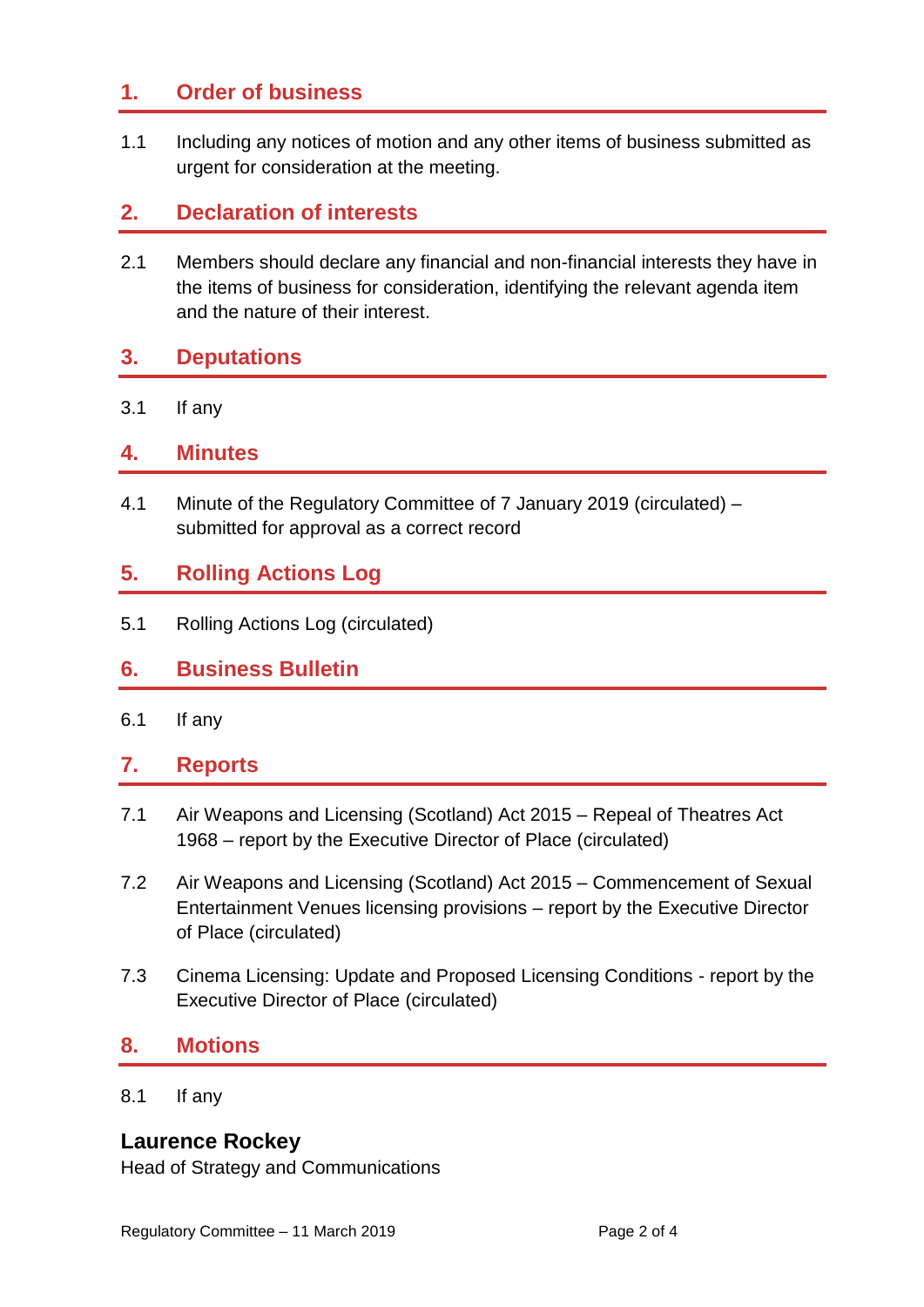#### **Committee Members**

Councillors Fullerton (Convener), Arthur, Burgess, Dixon, Mitchell, Rose, Neil Ross, Smith and Wilson.

#### **Information about the Regulatory Committee**

The Regulatory Committee consists of 9 Councillors and is appointed by the City of Edinburgh Council. The Regulatory Committee usually meets every eight weeks.

The Regulatory Committee usually meets in the Dean of Guild Room in the City Chambers on the High Street in Edinburgh. There is a seated public gallery and the meeting is open to all members of the public.

#### **Further information**

If you have any questions about the agenda or meeting arrangements, please contact Natalie Le Couteur or Sarah Stirling, Committee Services, City of Edinburgh Council, Waverley Court, Business Centre 2.1, 4 East Market Street Edinburgh EH8 8BG, Tel 0131 529 6160/0131 529 3009 email [natalie.le.couteur@edinburgh.gov.uk](mailto:natalie.le.couteur@edinburgh.gov.uk) or [sarah.stirling@edinburgh.gov.uk](mailto:sarah.stirling@edinburgh.gov.uk)

A copy of the agenda and papers for this meeting will be available for inspection prior to the meeting at the main reception office, City Chambers, High Street, Edinburgh.

The agenda, minutes and public reports for this meeting and all the main Council committees can be viewed online by going to [www.edinburgh.gov.uk/meetings](http://www.edinburgh.gov.uk/meetings).

#### **Webcasting of Council meetings**

Please note this meeting may be filmed for live and subsequent broadcast via the Council's internet site – at the start of the meeting the Convener will confirm if all or part of the meeting is being filmed.

The Council is a Data Controller under the General Data Protection Regulation and Data Protection Act 2018. We broadcast Council meetings to fulfil our public task obligation to enable members of the public to observe the democratic process. Data collected during this webcast will be retained in accordance with the Council's published policy including, but not limited to, for the purpose of keeping historical records and making those records available via the Council's internet site.

Generally, the public seating areas will not be filmed. However, by entering the Council Chamber and using the public seating area, individuals may be filmed and images and sound recordings captured of them will be used and stored for web